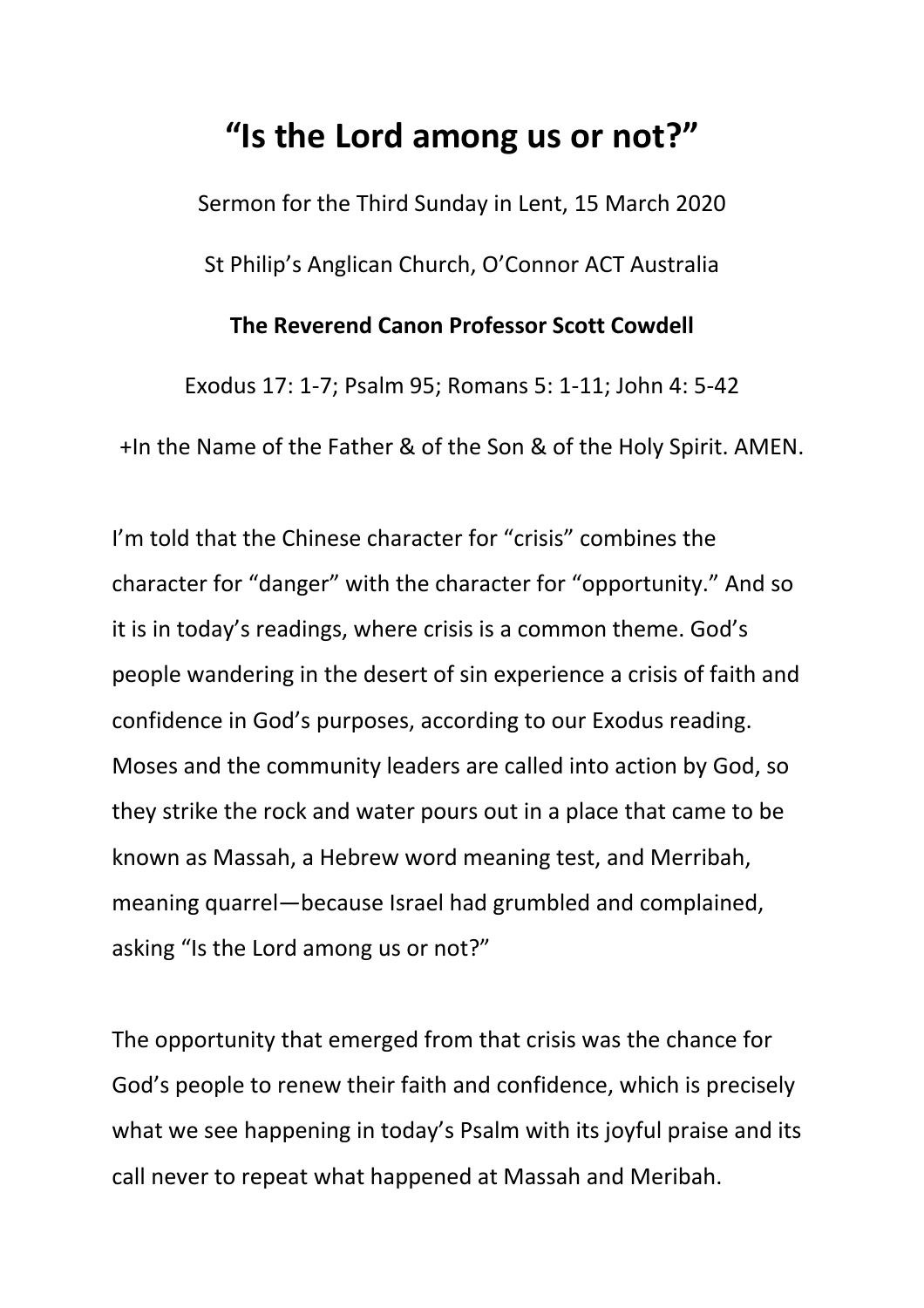Paul goes on to develop this theme of faith and confidence in our Romans passage today. He offers good news about a God who justifies the ungodly, who reaches across the barrier of sin to embrace an alienated humanity in Jesus Christ. God's mercy to the ungodly didn't even baulk at the cross, we're told, so we ought to be completely confident, completely reassured that we're not destined for punishment by God.

It's in this spirit that Paul offers reassurance in the face of suffering. Instead of a crisis that's purely about danger, Paul encourages us to regard suffering as an opportunity for growth in endurance, character and hope. I think Paul's logic here is that we mustn't regard suffering as divine punishment—as some misguided Christians still do, who justify themselves at the expense of others less fortunate, who they blame for their own misfortunes. But our justification by grace apart from works of the law, which is Paul's great theme, puts an end to all spiritual one-upmanship of this sort. And it should stop us from mis-diagnosing life's crises, too, so that we become people always on the lookout for opportunity where the wrongheaded only see danger.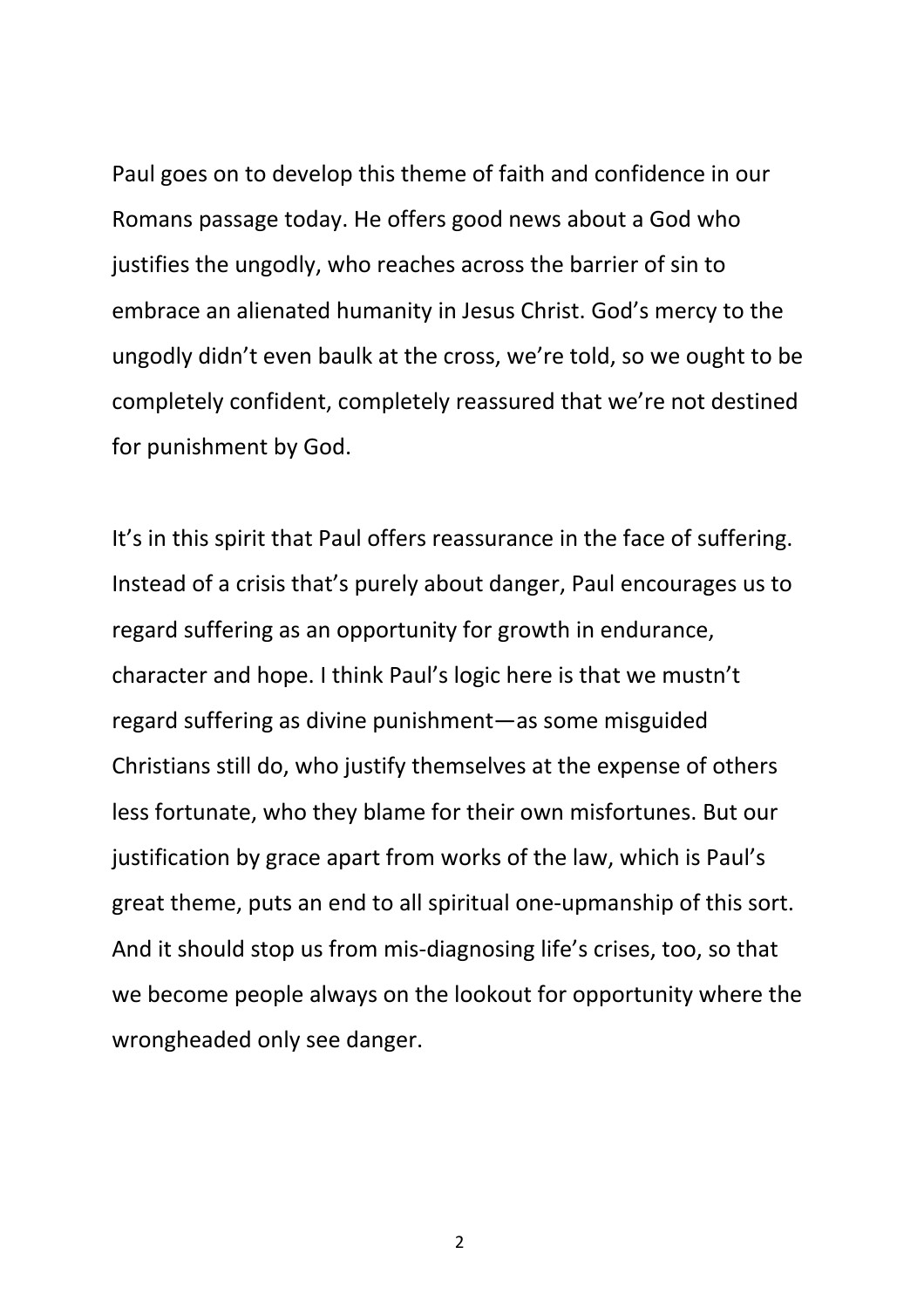Now, all this is by way of introduction to this morning's well-loved Gospel story from John, about Jesus and his disciples encountering the woman at the well of Samaria and her community.

Here we have another sort of crisis, a border incursion, with Jesus the Jewish insider reaching out to a Samaritan outsider, who also happens to be a scandalous and hence a socially isolated woman. She trudges out alone to the well with her water jug in the heat of the day because all the other women would have gone together in the cool of the early morning and the late afternoon. Perhaps her chequered relationship history, five husbands and now a boyfriend, makes her the sort of woman that more respectable ladies prefer to keep at arms' length, not to mention away from their husbands.

But Jesus clearly hasn't got the memo about coronavirus, just as he completely disregards the equally anxious social protocols. He talks with a woman alone, and he asks a Samaritan for a drink, even sharing her own bucket. This is the sort of humane and merciful openness that we're so blessed to see from Pope Francis as he goes around the world showing everyone that Jesus is alive and well. He does this through his obvious delight in people and with his risktaking, loving attention to every hurt and exclusion.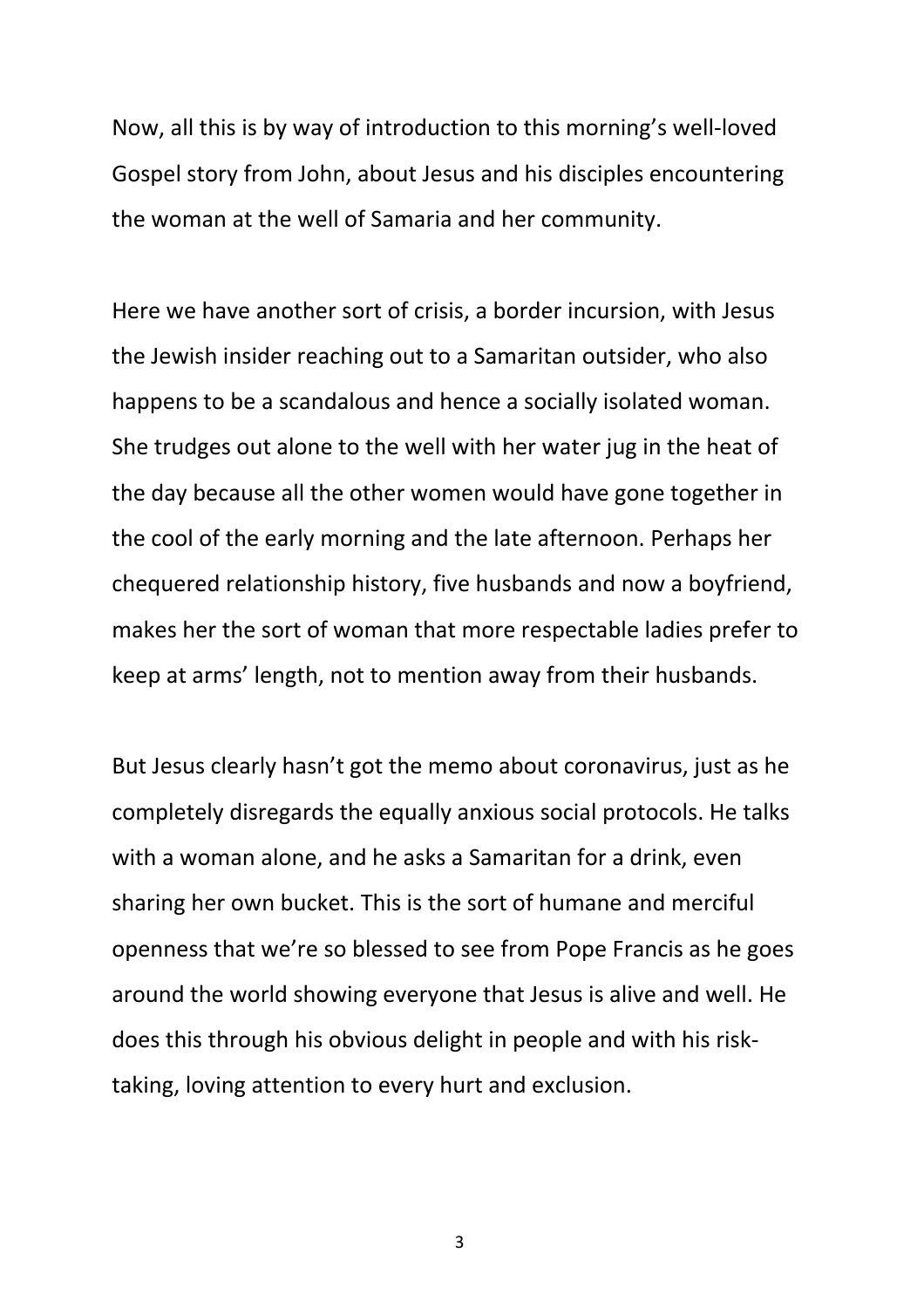The woman at the well is clearly surprised by Jesus. She's intelligent, as her questions indicate, but she's also clearly a bit hurt and disappointed, a bit sceptical. But before long she forgets her water jug and runs home to bring back the villagers, because she's found the living water that her heart's been yearning for.

The disciples are surprised, too, that Jesus has reached out like this to a woman like this. God's mercy isn't for everyone, as we know. There's always going to be grumbling and quarrelling from those who've never tasted this living water themselves and who don't know what all the fuss is about. These are the ones who resent others for their joy and confidence in God when they've never felt any of it. Jesus constantly encountered religious people like this, and so do we in today's world and in today's Church. Instead, we're invited, just as the woman at the well was invited—just as the disciples were invited, just as Paul invites us—to have that sense of being justified by faith, of having any sense of shame and exclusion lifted from our shoulders, of not having to prove anything to God or to ourselves or to anyone else, and certainly not to feel that we need to maintain social exclusions and boundaries to protect ourselves. This might be good epidemiology confronted by a public health crisis, but it's bad theology if we make a lifetime habit of it: to maintaining barriers that Jesus lived and died to demolish.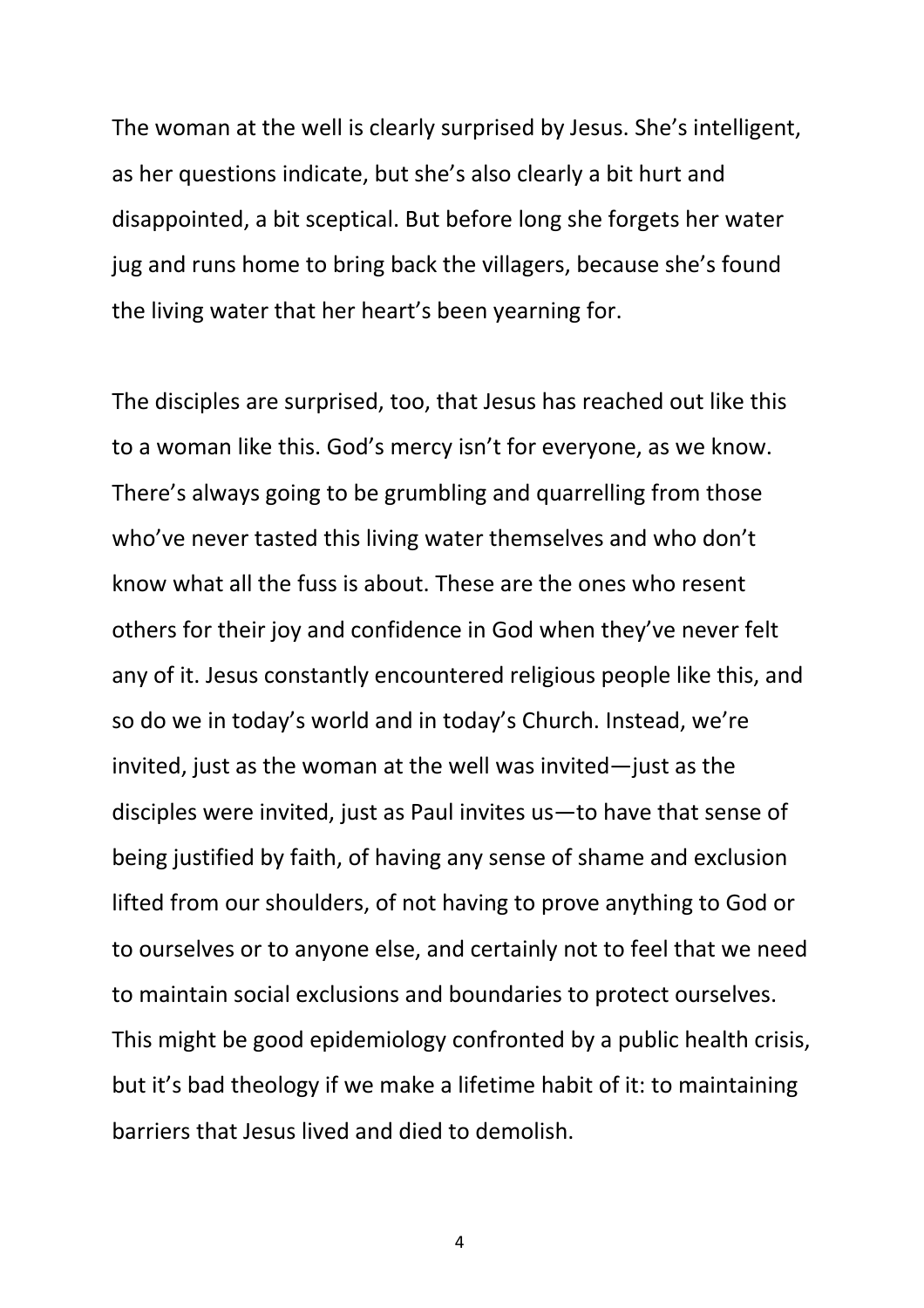Now one more thing, about mission and evangelism—two words that aren't often encountered in the Anglican vocabulary. When we come to see things the way we're invited to in today's readings, we're freed up to join in with Jesus, sharing his loving mercy towards others and reaping the harvest of transformed lives that his mercy inevitably brings. Notice the strange exchange about food between Jesus and his disciples at the end of today's Gospel, which becomes a discussion of the harvest, of the mission, which the disciples are called to join with Jesus in reaping. We hear that this harvest has been prepared for us by God and that we simply have to gather it in.

And to show us how simple and straightforward this is, we see Jesus' teaching enacted for us as the woman at the well brings other Samaritans to Jesus and then he closes the deal. She brings them and then their encounter with Jesus completes the circuit—just like our patron Philip with his invitation to come and see. And, friends, Jesus will do the same with us as he did with the woman of Samaria and her community. We don't have to do it all ourselves and, God knows, mission and evangelism aren't a program—they don't call for ordinary Anglicans and ordinary Anglican parishes to suddenly develop extraordinary skills. Boundary-crossing mercy, a patient and attentive welcome, being prepared to stick around as Jesus did, but above all trusting in the living water that we ourselves have been given is enough from us. Jesus will do the rest.